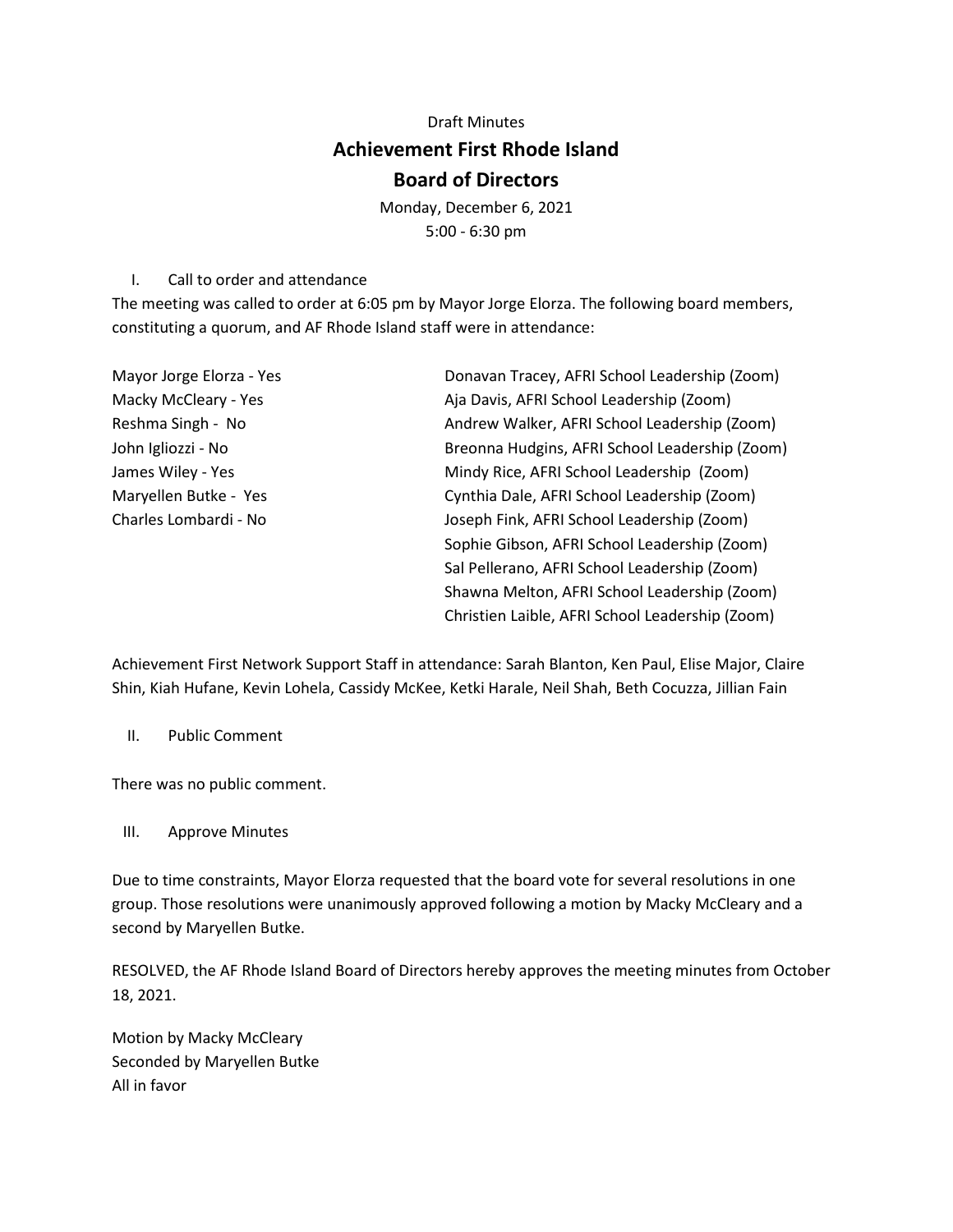## IV. Set Number of Directors

RESOLVED, the AF Rhode Island Board of Directors accepts the resignations of Ms. Susan Curtis and Mr. Ben Smith, and does, pursuant to the bylaws of AF Rhode Island, effective December 6, 2021, set the number of members of the Board of Directors at seven (7).

Motion by Macky McCleary Seconded by Maryellen Butke All in favor

## V. Discussion and Possible Action

RESOLVED, the AF Rhode Island Board of Directors hereby elects the following leadership slate for the 2021-22 fiscal year:

Mayor Jorge Elorza, Chair Maryellen Butke, Vice Chair James Wiley, Treasurer Reshma Singh, Secretary Motion by Macky McCleary Seconded by Maryellen Butke All in favor

RESOLVED, the AF Rhode Island Academy Board of Directors hereby approves the following individuals to serve as interim principal, as needed, for a term not to exceed two weeks, between December 6, 2021 and June 30, 2022.

 Cynthia Dale and Joseph Fink, co-principals, AF Iluminar Elementary School Kevin Lohela, AF Envision Elementary School Jennifer Andrade, AF Promesa Elementary School Dana Hurley, AF Providence Elementary School Elizabeth Boyar, AF Providence Middle School Nikki Souza and Faith Johnson, co-principals. AF Iluminar Middle School Kimberly Kalenda, AF Providence High School

Motion by Macky McCleary Seconded by Maryellen Butke All in favor

RESOLVED, the AF Rhode Island Board of Directors hereby approves Cynthia Dale and Joseph Fink, to serve as the co-Interim Principals of AF Iluminar Elementary School for the duration of Ms. Nicole Gugliuzzi's maternity leave.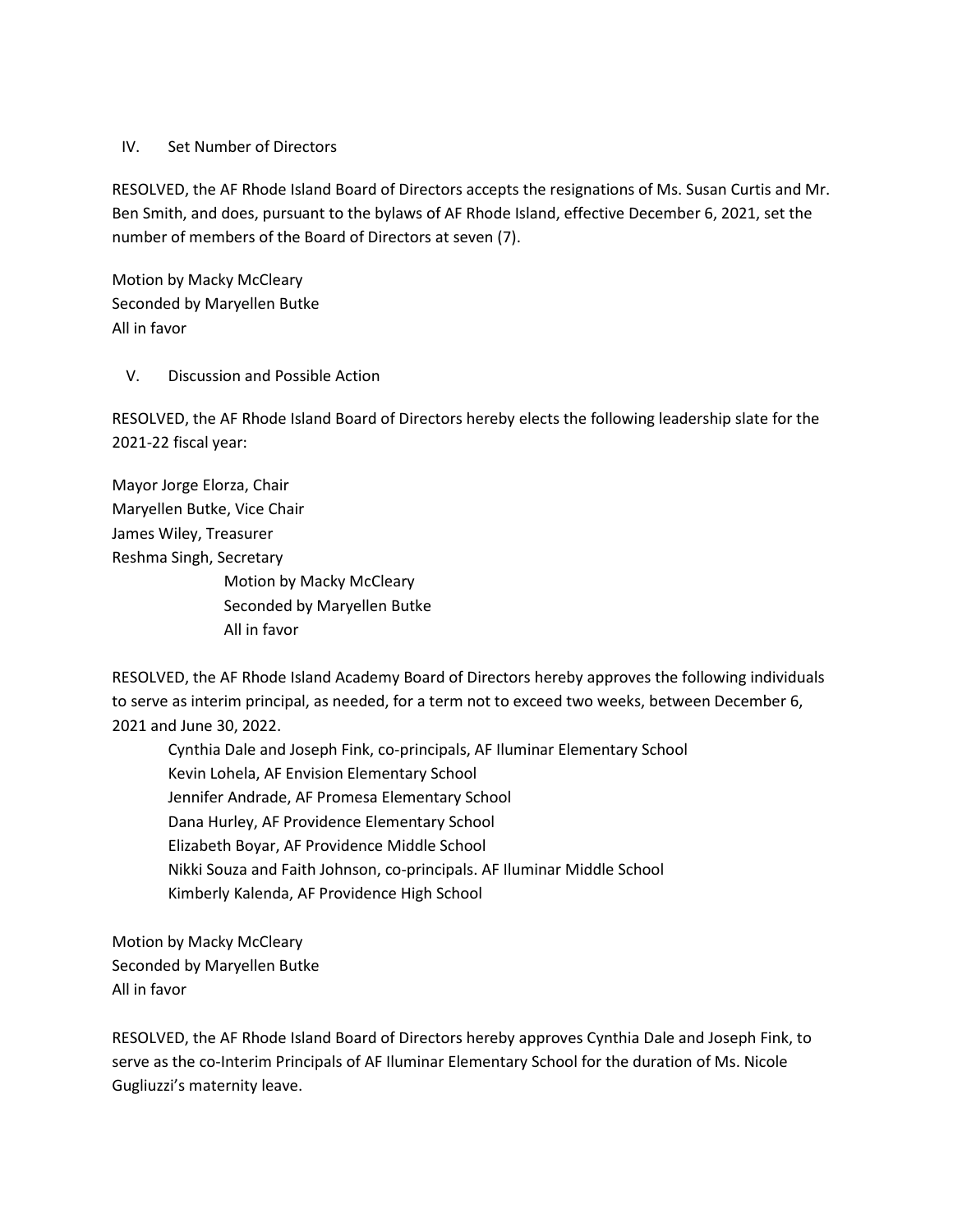Motion by Macky McCleary Seconded by Maryellen Butke All in favor

WHEREAS, Achievement First Rhode Island, Inc., a Rhode Island nonprofit corporation (the "Institution"), has been assessing strategies to finance new capital projects and refinance existing indebtedness; and

WHEREAS, on October 18, 2021, the Board of Directors of the Institution (the "Board") adopted resolutions approving the issue of one or more series of bonds, loans or other indebtedness in an aggregate principal amount not to exceed \$75 million (the "Indebtedness") together or separately through the Rhode Island Health and Educational Building Corporation, in order to finance and refinance one or more of the projects of the Institution, as more particularly described therein (collectively, the "Project"), the refinancing of certain outstanding debt if deemed advisable, and the payment of costs associated with such financings; and

WHEREAS, prior to the issuance of the Indebtedness, the Institution desires to enter into a bridge loan in an amount not to exceed \$7,000,000 (the "Bridge Loan") to finance a portion of the Project consisting of the acquisition of real property located at 206 Elmwood Avenue, Providence, Rhode Island, which Bridge Loan will be repaid with proceeds of the Indebtedness once issued.

NOW, THEREFORE, BE IT RESOLVED:

Section 1. Approval of Bridge Loan. That the Board hereby authorizes the Institution to enter into the Bridge Loan in an amount not to exceed \$7,000,000 in order to finance a portion of the Project consisting of the acquisition of real property located at 206 Elmwood Avenue, Providence, Rhode Island, which Bridge Loan will be repaid with proceeds of the Indebtedness once issued.

Section 2. Authority to Approve Terms of the Bridge Loan. That the Chair and/or the Treasurer of the Institution (each, an "Authorized Officer" and together the "Authorized Officers"), be, and each of them singly is, hereby authorized to approve all terms of the Bridge Loan, including without limitation, the identity of the lender, the aggregate principal amount of the Bridge Loan (not in excess of the aggregate amount approved by this vote), the pledge of security as may be provided for in any agreement and all other terms of the Bridge Loan and related documents.

Section 3. Approval of Related Agreements. That any one or more of the Authorized Officers, be, and each of them singly is, hereby authorized, in the name and on behalf of the Institution, to execute, acknowledge and deliver in the name and on behalf of the Institution, any term sheet or commitment letter, loan agreement, promissory note, and/or any other agreements, certificates, instruments and documents that may be advisable, convenient or necessary to carry out the intent of these resolutions, including without limitation, mortgages and/or leasehold mortgages, security agreements (or such other named documents that are similar in scope and purpose to the aforementioned documents), the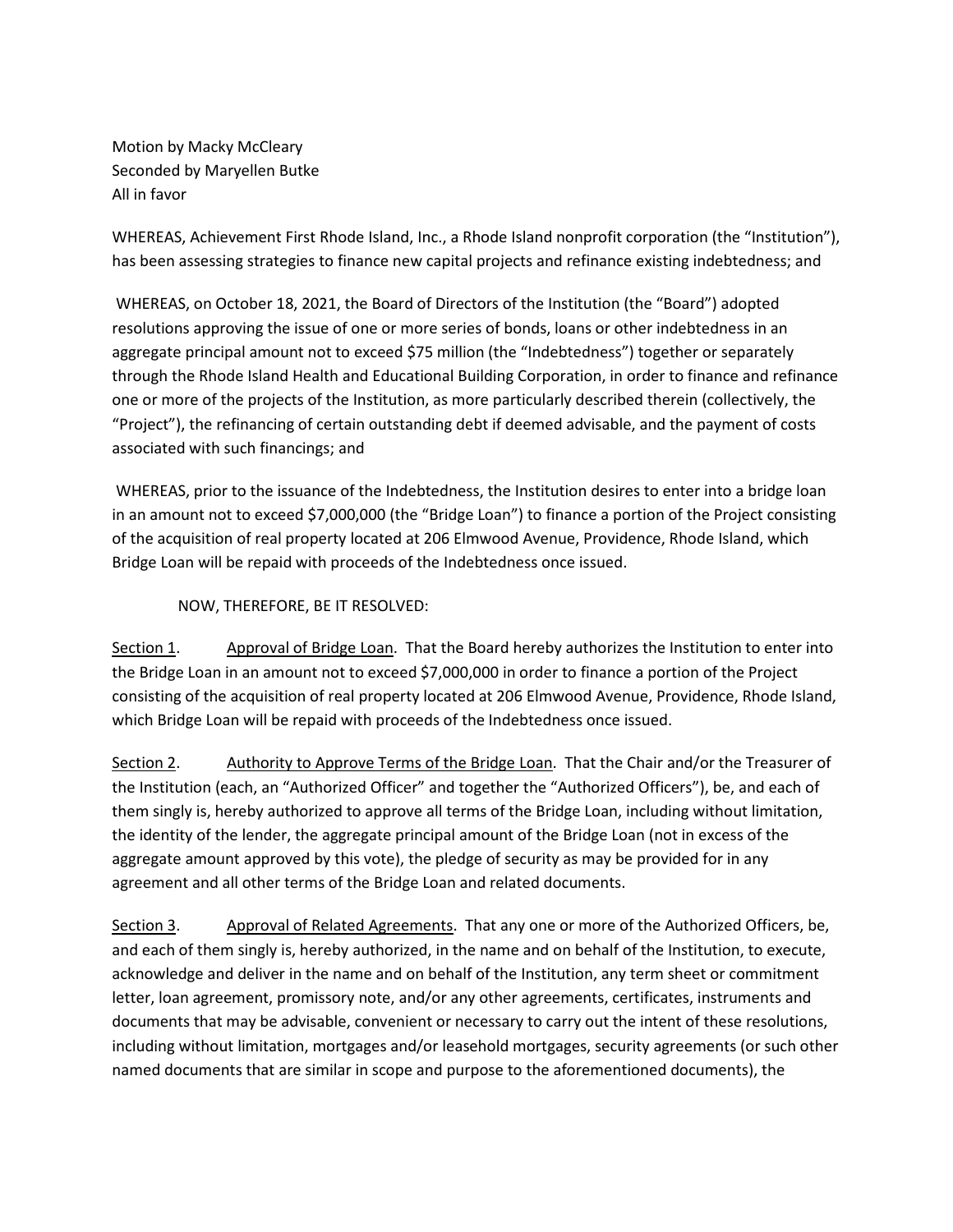execution thereof by such Authorized Officer or Officers shall be conclusive as to such determination, the approval of the terms thereof, and that the same was authorized by these resolutions.

Section 4. Additional Actions. That any one or more of the Authorized Officers be, and each of them singly is, hereby authorized, in the name and on behalf of the Institution, to execute, acknowledge and deliver in the name and on behalf of the Institution, any and all such additional agreements, instruments and documents and to take all actions, including amendments to existing agreements, instruments and documents related to the Bridge Loan, necessary or appropriate, in their discretion to consummate the transactions contemplated by the foregoing resolutions, the execution thereof by such Authorized Officer or Officers shall be conclusive as to such determination, the approval of the terms thereof, and that the same was authorized by these resolutions.

Section 5. Approval of Prior Actions. That all actions previously taken by any officer or employee of the Institution on behalf of the Institution with respect to the Bridge Loan are hereby approved, ratified and confirmed in all respects.

Section 6. Effective Date. That this resolution shall take effect immediately.

Motion by Macky McCleary Seconded by Maryellen Butke All in favor

**RESOLVED**, that AF Rhode Island (AFRI) be, and hereby is, authorized and directed to purchase that certain real property and the improvements thereon commonly known as 85 Garfield Avenue, Cranston, Rhode Island (the "Property") from CP Associates, LLC, a Rhode Island limited liability company ("Seller") for a sum not to exceed Sixteen Million Dollars (\$16,000,000.00), subject to completion of due diligence to the reasonable satisfaction of the Board;

**BE IT FURTHER RESOLVED**, that AFRI be, and hereby is, authorized and directed, to execute and deliver that certain Purchase Agreement by and between AFRI and Seller, under terms substantially similar to those discussed with to the Board, with such changes thereto as deemed necessary or advisable by any officer of the Board (each an "Authorized Person") (such necessity advisability to be conclusively evidenced by the execution thereof);

**BE IT FURTHER RESOLVED**, that each Authorized Person, be, and hereby is, jointly or severally, authorized and directed, at any time and from time to time, to do all such things and acts and to execute and deliver all such applications, documents and instruments in writing and to expend such fees for and on behalf of AFRI as may be necessary or advisable in order to give effect to and, generally, carry out the intent of these resolutions including, without limitation, to execute and deliver any instruments and documents required in connection with the foregoing, in the name and on behalf of AFRI, on such terms and conditions and in such form deemed necessary or desirable and approved by such Authorized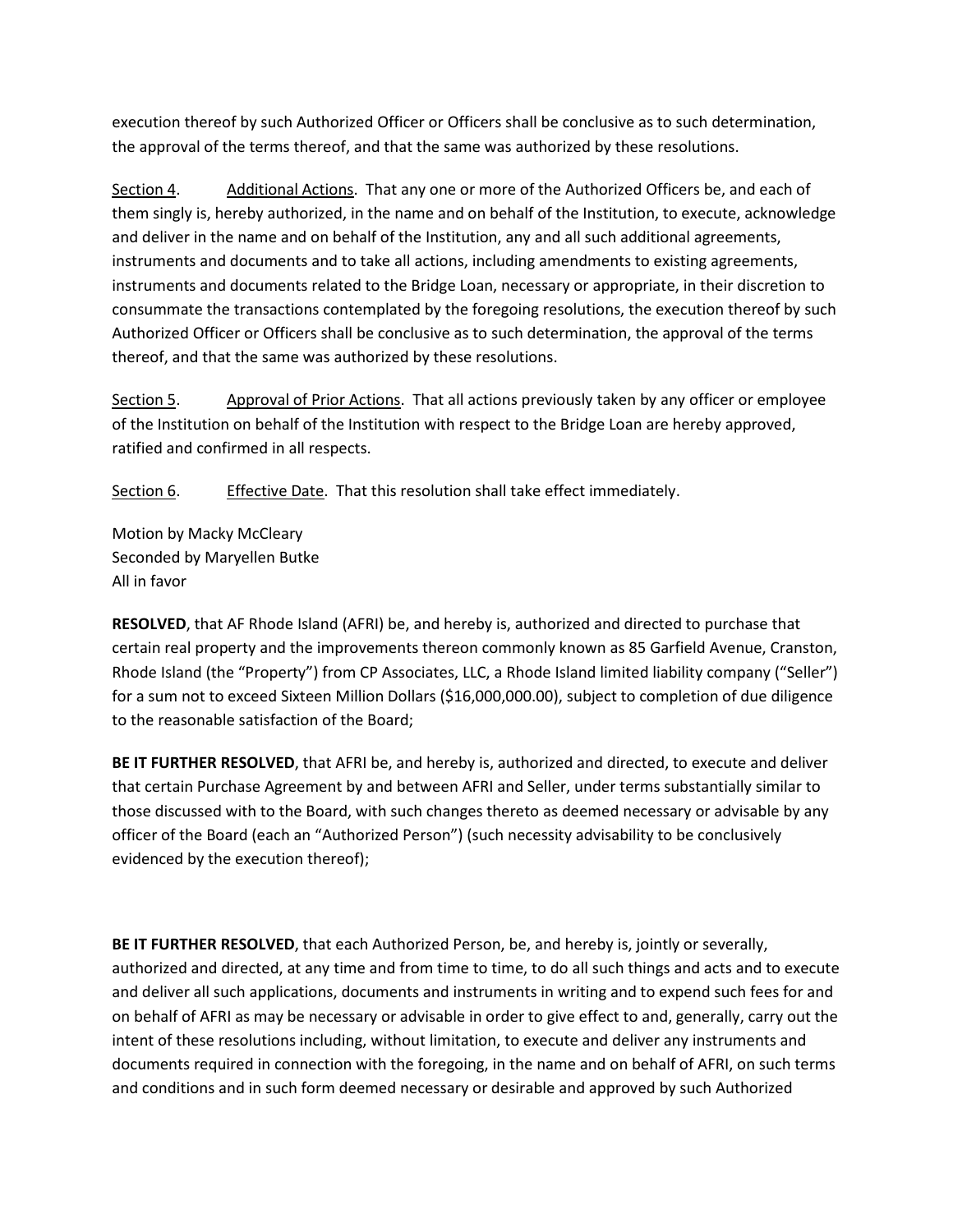Person with such changes, modifications and amendments thereto as such Authorized Person may in such person's discretion approve, which approval shall be conclusively evidenced by the execution and delivery of such applications, documents and instruments in writing; and

**BE IT FURTHER RESOLVED**, that all actions previously taken by any Authorized Person in furtherance of the foregoing resolutions are hereby ratified and confirmed.

Motion by Macky McCleary Seconded by Maryellen Butke All in favor

WHEREAS, Achievement First Rhode Island Inc., a Rhode Island nonprofit corporation (the "Institution"), has been assessing strategies to finance certain projects, including, but not limited to, those listed on Exhibit A hereto, and to refinance certain existing indebtedness, as more particularly described on Exhibit A hereto (collectively, the "Project"); and

WHEREAS, on May 17, 2021, the Board of Directors of the Institution (the "Board") adopted resolutions approving the Project and declaring the Institution's official intent to finance all or a portion of the costs of the Project (or reimburse itself for prior expenditures in an amount of up to \$3,000,000 with respect thereto) with proceeds of a subsequent borrowing in accordance with Section 1.150-2 of the Treasury Regulations (the "Reimbursement Resolution"); and

WHEREAS, on October 18, 2021, the Board adopted resolutions approving the issue of one or more series of bonds, loans or other indebtedness in an aggregate principal amount not to exceed \$75 million (the "Indebtedness") together or separately through the Rhode Island Health and Educational Building Corporation, in order to finance and refinance the Project, the refinancing of certain outstanding debt if deemed advisable, and the payment of costs associated with such financings; and

WHEREAS, concurrently at this meeting, the Board is reviewing a resolution that would authorize the Institution to purchase certain real property located at 206 Elmwood Avenue, Providence, Rhode Island with funds comprised of an equity contribution on behalf of the Institution in an amount equal to approximately \$3 million (the "Equity Contribution") and a bridge loan in an amount not to exceed \$7,000,000 (the "Bridge Loan"); and

WHEREAS, the Institution intends to reimburse itself for the Equity Contribution and repay the Bridge Loan with proceeds of the Indebtedness once issued; and

WHEREAS, the Board wishes to amend and restate the Reimbursement Resolution to provide for an increase in the amount of expenditures expected to be paid in connection with the Project prior to the issuance of the Indebtedness for the purpose of financing costs associated with the Project.

NOW, THEREFORE, BE IT